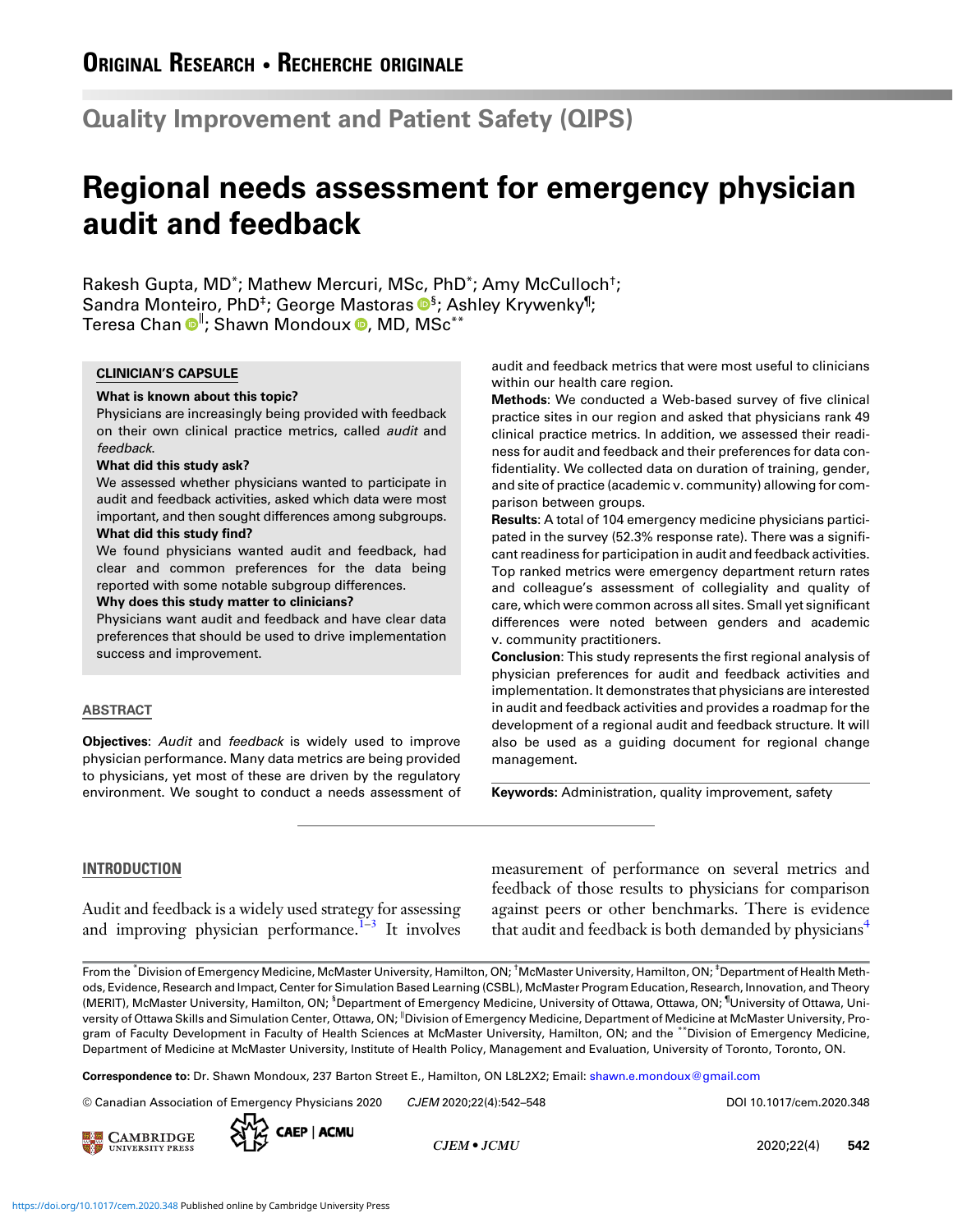and leads to modest improvements in professional practice.<sup>[1](#page-6-0)</sup>

With the growth and increasing availability of robust electronic health records systems, there is now a greater ease in measuring and reporting physician clinical performance measurement and reporting. Much of these activities have been driven by hospital administrators, government agencies, and quality assessment organizations rather than physicians themselves. $5$  Limitations in the available data, in addition to insufficient engagement with clinicians, has led to the use of metrics poorly suited for the goal of improving care, including measures of practices unsupported by evidence.<sup>[5](#page-6-0)</sup>

Meanwhile, when initiating new educational initiatives, it is common to engage in some level of needs assessment to establish the stated and hidden needs of one's intended audience.<sup>[6,7](#page-6-0)</sup> Needs assessments may be a powerful tool to understanding how best to engage in audit and feedback implementation but are lacking in the current literature.

Recognizing the local peculiarities of all audit and feedback activities and their implementation, we conducted a regional needs assessment of emergency medicine (EM) physicians in the Southern Ontario. A needs assessment process such as this has not previously been completed for EM physicians in Canada. We aimed to assess EM physician's impressions of audit and feedback, including their perceptions of specific metrics from diverse practice categories and their attitudes toward who should have access to practice data.

# **METHODS**

We surveyed EM physicians in our region to assess their audit and feedback needs (online Supplemental Appendix A). The data metrics used in the survey were based on a framework currently used in the emergency department (ED) at the University of Calgary.

# Survey development

The survey included participant demographics, as well as questions regarding attitudes toward audit and feedback. The survey covered the following broad feedback categories included in the University of Calgary framework: Operational, Flow, Balancing, Resource Utilization, Patient Satisfaction, and Disease-Specific Measures. We added Collaboration, Education, and Patient-Reported Outcome Measures categories to the survey to unify current feedback activities with newer metrics and to include novel ideas that are presented in the literature. Further questions to assess respondents' preferences for audit and feedback frequency and data anonymity were also included. All questions were evaluated on a 10-point Likert scale.

Two experienced researchers (M.M. and K.W.) assessed the first draft for face and content validity. The revised survey was then uploaded to SurveyMonkey®, which includes a proprietary survey review tool. A local qualitative researcher then reviewed the survey for content, methods, and language (T.C.). Our chief resident with methodological expertise in Quality Improvement then reviewed the survey for readability, consistency, and comprehension (R.G.). At this stage, the survey was reviewed by a survey expert and qualitative researcher at McMaster Education Research, Innovation, and Theory (MERIT) (Sa.M.). A local physician colleague then performed a cognitive review of the survey for the research team and provided feedback on modifications, improvements, and clarity (A.M.). Finally, the survey was completed and reviewed by two external clinicians from the University of Ottawa Department of Emergency Medicine to again assess the face and content validity, as well as readability (G.M. and A.K.).

# **Participants**

Respondents were recruited through seven local health systems. Emails requesting participation were sent to each clinical chief for dissemination. Respondents were entered into a draw for a \$150 gift card. The recruitment email was sent at the end of January 2019. Reminder emails were sent in mid-February and early March 2019. The final email soliciting participation included a "leaderboard" of participating sites in an effort to gamify survey responses. The target for total survey responses was 100 respondents. The project was granted Quality Improvement (QI) exemption from Hamilton Integrated Research Ethics Board (HiREB).

# Analysis

Means and standard deviations were calculated for each question. Overall rankings of metrics were conducted based on averages and standard deviations. In instances where averages were the same, those metrics with smaller standard deviations were ranked more highly. Unpaired t-tests were used for gender-group and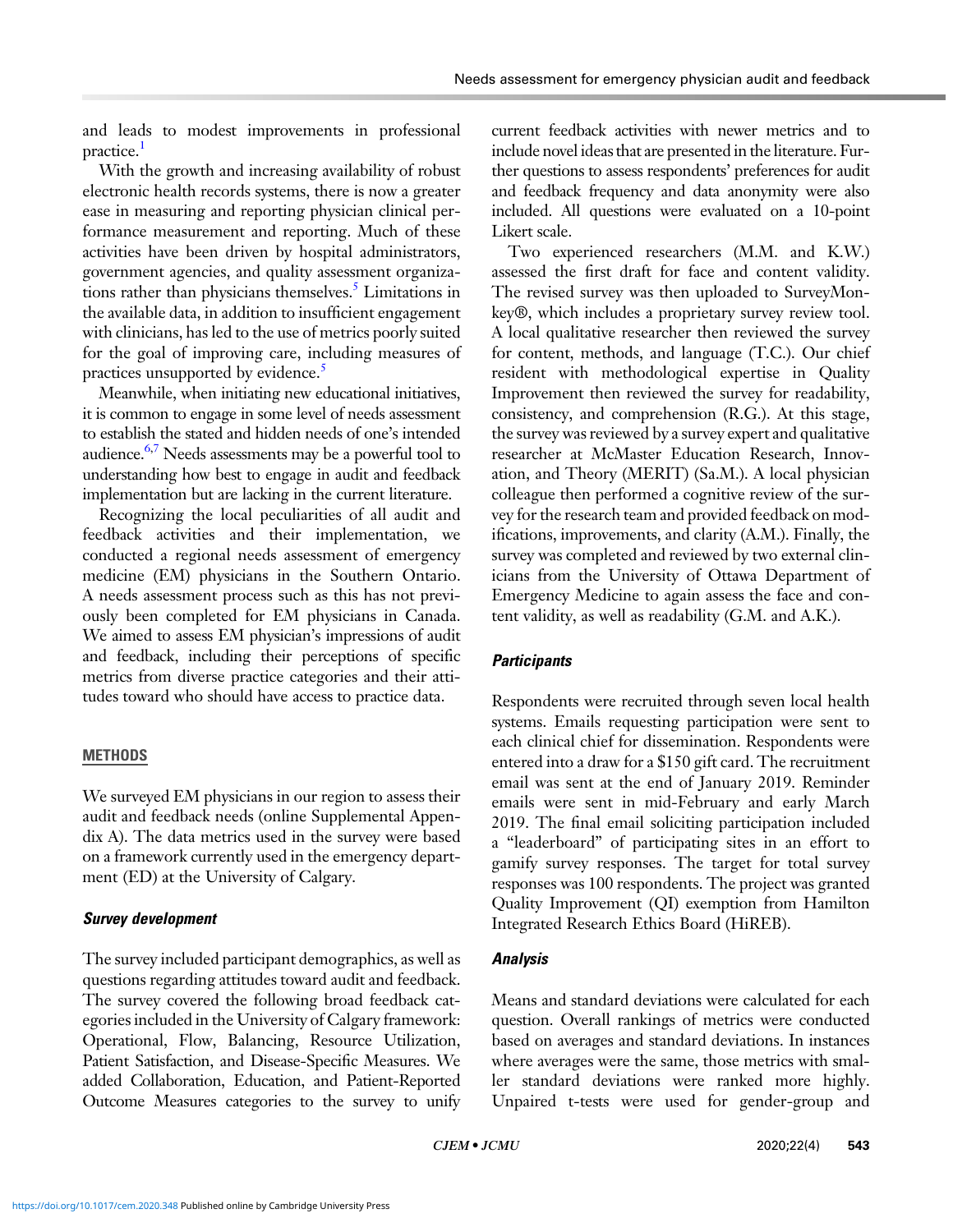practice-type comparisons. The statistical testing was only applied to questions in which there was a mean difference of greater than 0.5 on the 10-point Likert scale, as the research team believed that to be the lower limit value for significance in real practice. Data regarding duration of practice were stratified into three durationbased classifications for each question. Analysis of variance was not performed due to the significant number of study questions (49) and the likelihood of positive finding due to chance alone. Our study purpose was primarily descriptive, and any statistical comparisons were meant for hypothesis generation only.

#### RESULTS

Reporting guidelines as described by Kelley et al. $\frac{8}{3}$  $\frac{8}{3}$  $\frac{8}{3}$  were followed for this publication. A total of 104 EM physicians responded to the survey from a total of six hospitals and one regional health system (Niagara Health - containing five clinical ED sites). Among these institutions, one hospital treated only a pediatric population (McMaster Children's). Two regional community hospitals had only one respondent to the survey, both of whom were included in summary data but eliminated from sitespecific descriptions. After excluding the sites with single respondents, there were a total of 195 EM physicians, yielding an overall response rate of 52.3%. The percentage of respondents from each clinical site ranged from 27.8% to 81.0%.

Five respondents identified both as academic and community practitioners and their data were included in both the academic and community cohorts for analysis as it was believed that this was a better representation of their actual practice and was likely to diminish statistically significant differences rather than accentuate them. A total of 69 (66.3%) practitioners identified as having an academic practice and 40 (38.5%) as having a community practice. Thirty-eight (36.5%) respondents identified as female and 65 (62.5%) as male. The total percentage of males employed at each site ranges from 57.1% to 83.3%. Respondents were for the most part within the first 10 years of practice  $(42 \text{ at } < 5 \text{ years})$ , and  $65 \text{ at } < 10 \text{ years})$ . Only 17 respondents had more than 20 years of practice.

# Attitudes on audit and feedback

Respondents indicated the desire to engage in more audit and feedback regarding their clinical practice and believed audit and feedback could improve their clinical practice. The distribution of responses to questions regarding attitudes on audit and feedback are presented in Table 1.

# Overall metric rankings

The entire family of proposed metrics was sorted by medians, then by the lower quartile followed by the upper quartile value. The 10 metrics that were rated highest by respondents are displayed in [Table 2,](#page-3-0) and the bottom 10 rated metrics are displayed in [Table 3](#page-3-0). A full ranking on individual metrics can be found in the online Supplemental Appendix B.

# Site-specific comparisons

All five clinical sites that were surveyed had the following four data elements in common within their top 10 lists: 72 hour return and admit rate, 72 hour return admitted to the operating room/intensive care unit (OR/ICU), EM physician evaluation of my collegiality, and EM physicians evaluation of the quality of care that I provide. The remaining elements in the top 10 at each site are found in [Table 4](#page-4-0) in rank order.

## Data privacy and dissemination

Questions around data anonymity had only 90 respondents. Of these, 82 (91.1%) preferred seeing the distribution of data within their department but only being able to identify their own practice data. Two respondents hoped to all un-anonymized data, and six respondents believed they should have access to only their data

| Table 1. Responses for attitudes towards audit and feedback                    |         |                       |  |
|--------------------------------------------------------------------------------|---------|-----------------------|--|
| Question                                                                       | Average | Standard<br>deviation |  |
| There is room for improvement in my<br>clinical practice                       | 8.00    | 1.88                  |  |
| Receiving more data about my clinical<br>practice could help me improve        | 781     | 2 14                  |  |
| Practice data will show me opportunities<br>for improvement that are new to me | 764     | 2 17                  |  |
| I want more data about my own clinical<br>practice                             | 7 76    | 1.88                  |  |
| Providing practitioners with their own<br>practice data is important           | 7.90    | 2.33                  |  |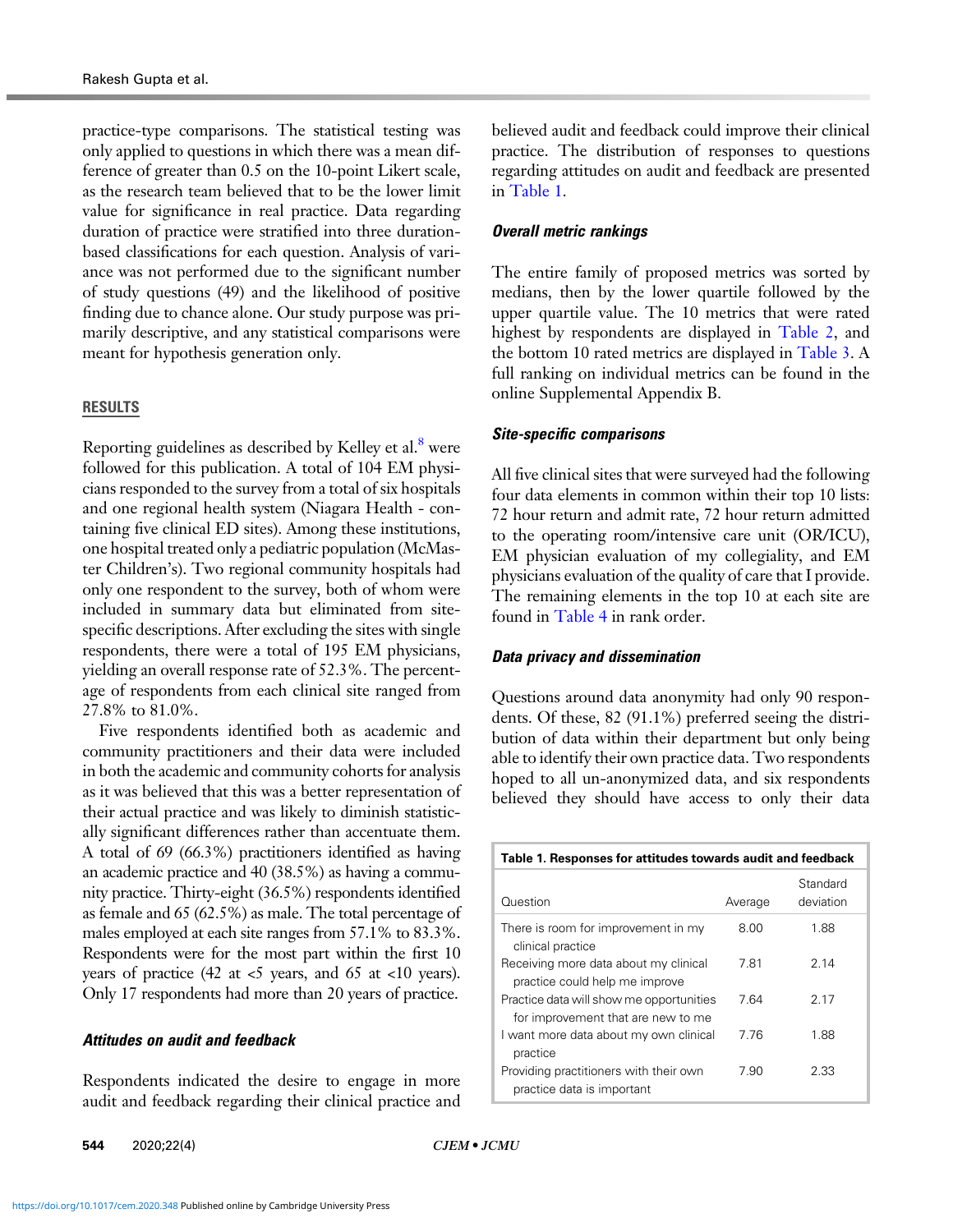|  | Needs assessment for emergency physician audit and feedback |  |  |
|--|-------------------------------------------------------------|--|--|
|  |                                                             |  |  |

<span id="page-3-0"></span>

| Table 2. Top 10 metrics as evaluated by respondents                                          |         |                       |  |  |
|----------------------------------------------------------------------------------------------|---------|-----------------------|--|--|
| Metric                                                                                       | Average | Standard<br>deviation |  |  |
| 72 hour ED return and ICU/OR<br>admission rate                                               | 8.77    | 1.73                  |  |  |
| 72 hour ED return and admit rate                                                             | 8.24    | 1.94                  |  |  |
| Emergency MD evaluation of my<br>collegiality                                                | 8.00    | 1.86                  |  |  |
| Emergency MD evaluation of the quality<br>of care I provide                                  | 7.93    | 1.93                  |  |  |
| % of patients with an understanding of<br>the plan for self-care and further<br>medical care | 7.66    | 2.12                  |  |  |
| Management of Sepsis (e.g., time to<br>antibiotics)                                          | 7.52    | 2.39                  |  |  |
| Patient satisfaction with communication<br>in the ED                                         | 740     | 2.17                  |  |  |
| 72-hour return rate                                                                          | 7.40    | 222                   |  |  |
| % of patients who understand their<br>diagnosis and prognosis                                | 7.40    | 2.23                  |  |  |
| Consultant evaluation of the quality of<br>care I provide                                    | 7.39    | 2.28                  |  |  |

without comparators. [Table 5](#page-4-0) details whom respondents believe should have access to their own practice data.

# Notable differences between academic and community practitioners

Overall, few statistically significant differences were observed between academic and community practitioners. Comparisons between both groups identified that community physicians were more interested in having their transfer rates reported to them  $(5.71 \text{ v. } 4.52; p =$ 0.03), were more interested in registration to physician assessment time  $(5.17 \text{ v. } 4.19; p = 0.01)$ , were less interested in 72 hour ED return rate with ICU/OR admission  $(8.35 \text{ v. } 9.05; p = 0.04)$ , and were significantly more interested in the management of stroke  $(7.33 \text{ v. } 5.69; p =$ 0.004).

#### Notable differences between genders

There were statistically significant gender differences in some metrics. Female respondents were less likely to believe that receiving more practice data would help them improve (7.30 v. 8.30;  $p = 0.02$ ), were less likely to want more data about their clinical practice (7.22

|  |  | Table 3. Bottom 10 metrics as evaluated by respondents |
|--|--|--------------------------------------------------------|
|--|--|--------------------------------------------------------|

| <b>Metric</b>                                                                                       | Average | Standard<br>deviation |
|-----------------------------------------------------------------------------------------------------|---------|-----------------------|
| CT head utilization rate in minor head<br>injury                                                    | 5 73    | 2.31                  |
| Time from PIA to patient left the<br>department                                                     | 5.68    | 2.34                  |
| % Consultations admitted more than 24<br>hours                                                      | 5.64    | 3.13                  |
| CT head with a chief complaint of<br>headache                                                       | 5.62    | 2.23                  |
| PE testing rate (e.g., dimer before CT)                                                             | 5.62    | 2.57                  |
| CT/ultrasound rate on a chief complaint<br>of abdominal or flank pain                               | 5.60    | 2.34                  |
| Planned/intentional ED return rate<br>(patients you asked to come back to<br>the ED)                | 5.50    | 2 77                  |
| Transfer rate to higher acuity sites (to<br>regional referral centers or from<br>urgent care sites) | 487     | 2.82                  |
| Blood testing rates on CTAS4/5 patients                                                             | 4.74    | 2.58                  |
| Time from registration to physician<br>assessment                                                   | 4.51    | 2.06                  |

v. 8.11;  $p = 0.02$ ), and were less likely to think that providing individuals with practice data was important (7.16 v. 8.36;  $p = 0.01$ ). The only other statistically significant data point was that female respondents rated the metric of "Number of patients seen per shift" lower than their male counterparts  $(5,82 \text{ v. } 6.87; p < 0.01)$ 

# Notable trends between years in practice

Those individuals with less than 5 years of practice ranked almost all metrics higher than their peers with the exception of the disease-specific metrics and patient outcomes categories. Those practitioners with between 16 and 20 years of practice placed a higher value on disease-specific and patient outcome metrics. Those practitioners between 5 and 10 years or those with greater than 20 years of experience generally rated the value of audit and feedback metrics the lowest through the majority of categories.

#### **DISCUSSION**

The results of this survey show a strong desire by EM physicians to engage in local audit and feedback. This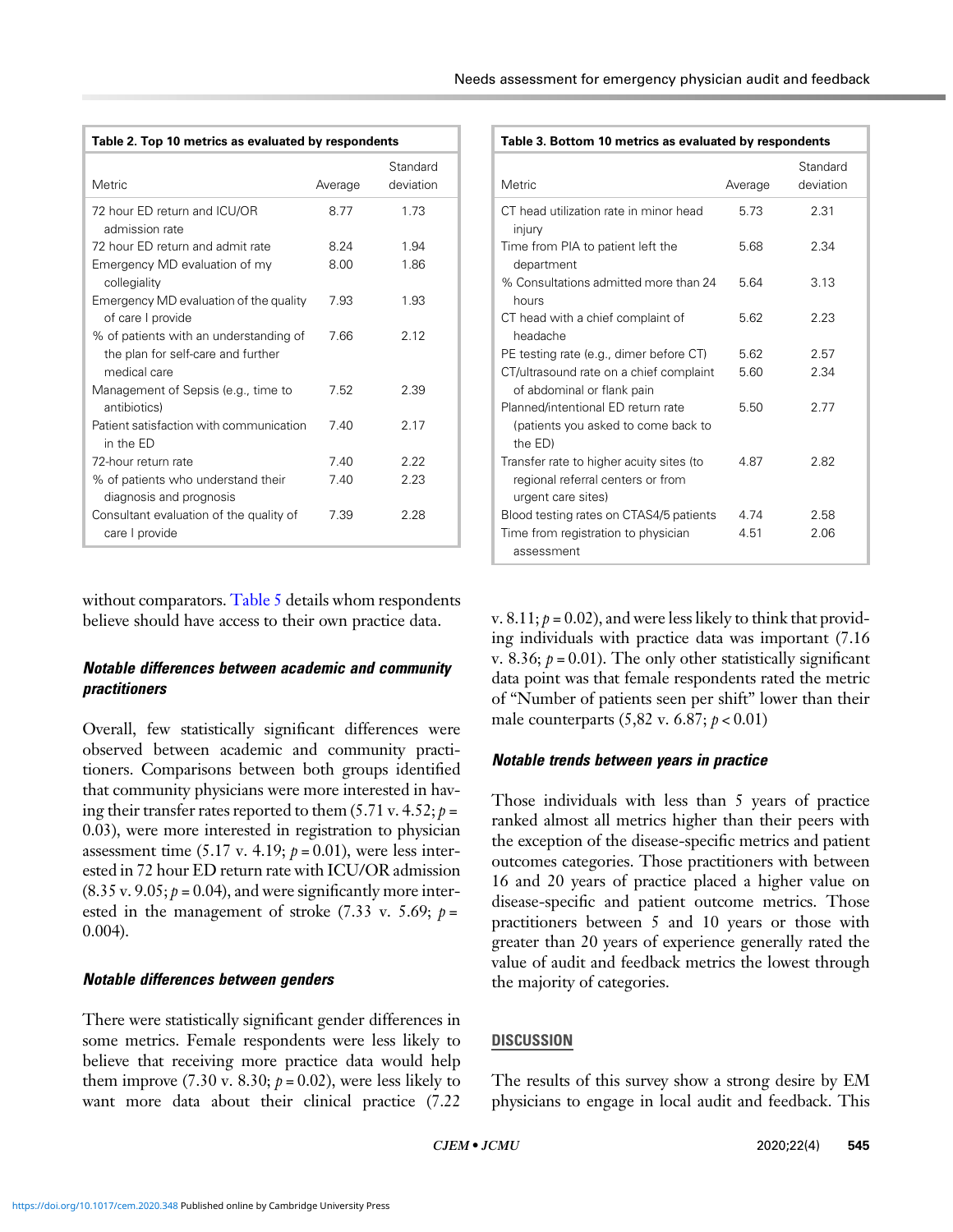<span id="page-4-0"></span>

| Table 4. Other top 10 elements for each specific site included in the survey    |                                                                                    |                                                                |                                                                                 |                                                                                   |  |
|---------------------------------------------------------------------------------|------------------------------------------------------------------------------------|----------------------------------------------------------------|---------------------------------------------------------------------------------|-----------------------------------------------------------------------------------|--|
| St Joseph's Hamilton (acad)                                                     | <b>Hamilton Health Sciences</b><br>(acad)                                          | McMaster<br>Children's (acad)                                  | Niagara Health (all sites)<br>(comm)                                            | Joseph Brant (comm)                                                               |  |
| Consultant evaluation of my 72 hr ED return rate<br>collegiality                |                                                                                    | Mamt of febrile child 72 hr ED return rate<br>under 30d of age |                                                                                 | % of patients with an<br>understanding of self-care<br>and further medical care   |  |
| % of patients with an<br>understanding of self-care<br>and further medical care | % of patients with an<br>understanding of<br>self-care and further<br>medical care | Management of<br>febrile child under<br>90 d of age            | % of patients with an<br>understanding of self-care<br>and further medical care | Consultant evaluation of the<br>quality of care I provide                         |  |
| Nursing evaluation of my<br>collegiality                                        | % of patients that<br>understand their<br>diagnosis in the ED                      | Management of<br>sepsis                                        | Nursing evaluation of my<br>collegiality                                        | % of patients with adequate<br>relief of suffering and<br>improvement of function |  |
| Satisfaction with<br>communication in the ED                                    | Management of sepsis                                                               | Management of<br>trauma in the ED                              | Consultant evaluation of my<br>collegiality                                     | Management of sepsis                                                              |  |
| Satisfaction with the<br>explanation of the<br>diagnosis in the ED              | Consultant evaluation of the 72 hr ED return rate<br>quality of care I provide     |                                                                | Consultant evaluation of the<br>quality of care I provide                       | Consultant evaluation of my<br>collegiality                                       |  |
| Satisfaction with the plan of<br>care established in the ED                     | % consultations admitted                                                           | Management of<br>asthma in the ED                              | Satisfaction with<br>communication in the ED                                    | Satisfaction with the plan of<br>care established in the ED                       |  |

| Table 5. Privacy and dissemination preferences of respondents |         |          |       |         |  |
|---------------------------------------------------------------|---------|----------|-------|---------|--|
|                                                               | Yes to  | Yes to a |       |         |  |
| Role (N of respondents)                                       | all     | subset   | No    | N/A     |  |
| ED chief (90)                                                 | 57.8%   | 26.7%    | 15.6% | $0.0\%$ |  |
| ED quality committee (90)                                     | 17.8%   | 40.0%    | 40.0% | $2.2\%$ |  |
| Hospital quality                                              | 10.1%   | 23.6%    | 64.0% | 2.3%    |  |
| committee (89)                                                |         |          |       |         |  |
| Scheduler (89)                                                | $3.4\%$ | 23.6%    | 70.8% | 2.3%    |  |
| Business group chair (90)                                     | $3.3\%$ | 12.2%    | 82.2% | $2.2\%$ |  |
| Academic chair (90)                                           | 5.6%    | 31.1%    | 61.1% | $2.2\%$ |  |
| Program directors (90)                                        | $6.7\%$ | 46.7%    | 45.6% | $1.1\%$ |  |
| UGME office (if I work with                                   | 5.6%    | 43.3%    | 50%   | $1.1\%$ |  |
| medical students) (90)                                        |         |          |       |         |  |
| Process improvement                                           | 17.8%   | 47.8%    | 33.3% | $1.1\%$ |  |
| MDs (90)                                                      |         |          |       |         |  |

is in keeping with previous findings described in the literature.<sup>4</sup> Across all sites, 72-hour return metrics figured prominently and has been described in the literature.<sup>[9](#page-6-0)</sup> Surprisingly, peer ER physician assessments of collegiality and competence were highly sought-after metrics, both of which are also described.<sup>[10](#page-6-0)–[13](#page-6-0)</sup> In addition, this study shows that patient satisfaction metrics and patientreported outcome metrics were important for physician audit and feedback in many centers. Finally, metrics focused on adherence to clinical practice guidelines (CPGs) were meagerly represented within the top metrics rated by clinicians, with a focus only on adherence to sepsis among the top 10. In contrast, our regional pediatric center rated five metrics related to adherence to CPGs among their top 10.

Of interest, many of the lowest-ranked metrics were focused on ED resource use. Other literature has documented that, when surveyed, EM physicians believe that there is an overuse of medically unnecessary advanced diagnostic imaging. $14$  Our study allowed respondents to rate the importance of resource use among other practice metrics. It may be that participating physicians place less value on resource awareness in the ED when compared with other practice metrics, supporting the need for initiatives such as Choosing Wisely Canada.<sup>[15](#page-6-0)</sup> An alternative explanation may be that the physicians believe there is little room for improvement in these areas, which could be the case in their local environments. For some of these metrics, the notion that there is little room for improvement would not be supported by the literature (de Wit, unpublished findings: Qualitative assessment of physician practices of DVT and PE diagnostic ordering practices, October 2019). Combined with the presence of the "consultation rate" among the lowestranked metrics, it is also possible that the picture may represent the physician's desire to preserve independent decision-making and practice.

We noticed that female respondents rate audit and feedback activities in general and volume-based metrics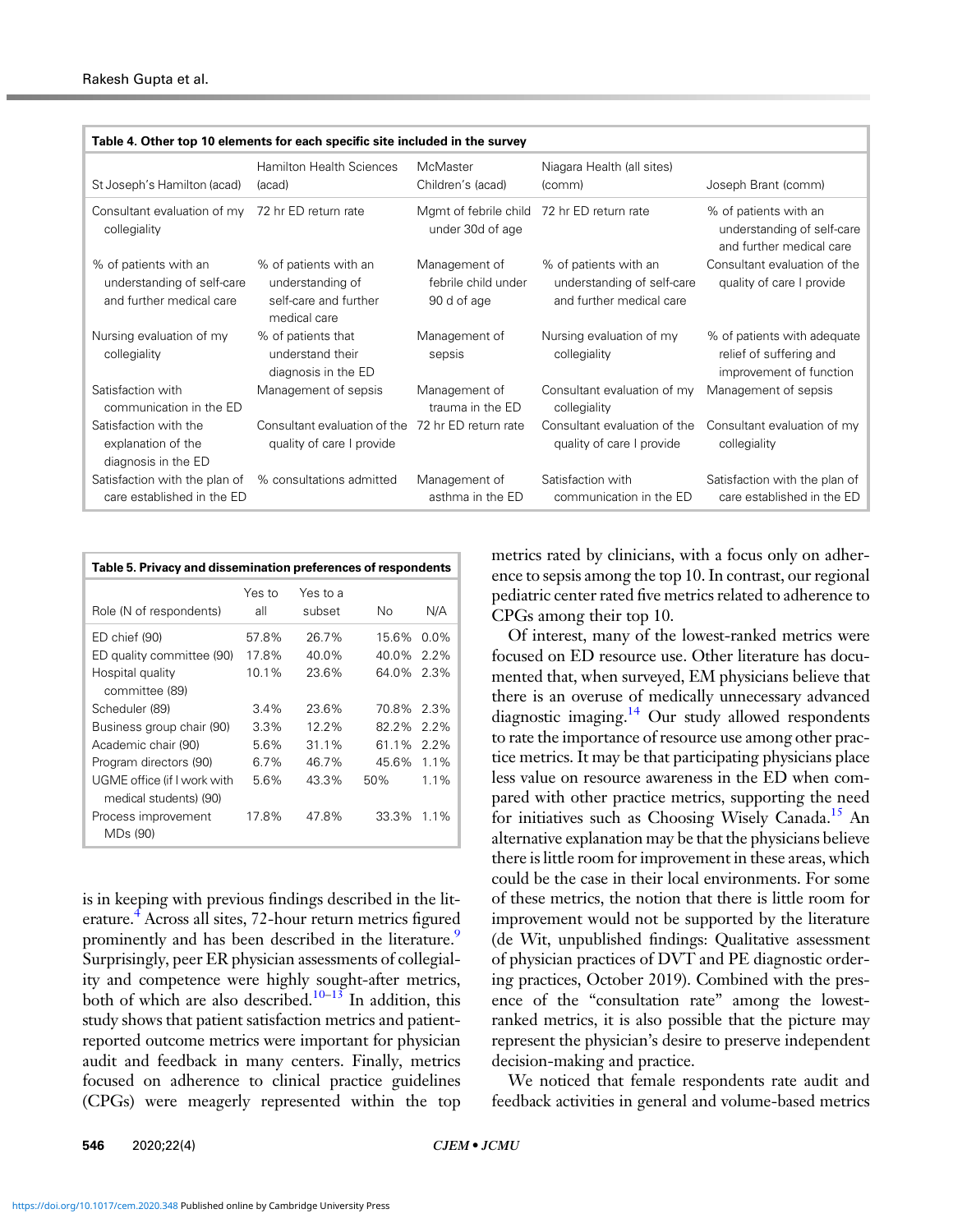of lower value. One hypothesis to explain this is that female physicians' actual practice reflects a more patientcentered approach with more time spent at the bedside. This would lead to less emphasis on metrics outside of that interaction, particularly volume-centered metrics. Previous large studies have demonstrated more patientcentered practices in women $16-19$  $16-19$  and lower mortality and 30-day readmission.[20](#page-6-0) This was demonstrated in an internal medicine population and has not been explored in an ED setting. The signal for gender preference in our survey should be considered hypothesis generating rather than generalizable across populations, and we are currently pursuing a qualitative study to further explore these findings.

Responses from practitioners with less than 5 years of experience were almost universally positive regarding audit and feedback activities. This may indicate a shift toward the need for objective measurements of practice, or a reflection of a persistent desire for feedback, which physicians in training are increasingly accustomed to receiving. This said, there is no literature to support these hypotheses.

Physicians had very specific preferences for which individuals and entities should have access to their practice data. Among all presented options in [Table 5,](#page-4-0) only four entities retained the approval of more than half of the respondents (answered "yes" or "yes to a subset"): The ED chief, the ED quality of care committee, program directors, and the process improvement physician in the group. It seems that physicians are quite invested when they know that practice data will be seen by individuals who understand the clinical context in which they practice. It could be hypothesized that physicians are hopeful that these data may be used internally to drive positive change but should not be used as external pressure for change.

Finally, it should be noted that physician preference should not make up the entirety of how we choose appropriate audit and feedback metrics. By choosing areas outside of these preferences, physicians and departments may have identified unperceived learning needs and practice gaps that were not appreciated by physicians alone. These areas represent important targets for practice improvement.

#### LIMITATIONS

As in all surveys, it is possible that, despite its response rate, the survey attracted largely those individuals who

have an interest in having practice data. Those who have not participated may have more negative impressions of audit and feedback for physicians and may have ranked different elements as more desirable. The sequelae of this study would inform a starting point for audit and feedback in other centers, leading groups who are developing this functionality to include "late-adopters" early in the project development and derivation phase.

Due to the significant number of metrics (49) that were ranked by respondents, conducting analyses of significance on all variables would yield a high probability of spurious findings. As such, analyses were limited to differences between results that were externally valid (0.5). It is possible that there were some significant results that did not meet this threshold and were not analyzed.

Within the group of respondents, there were some sites that have begun activities of audit and feedback and others that have not. Those that are already conducting this practice may have a more pragmatic and experienced view of what data are truly useful to their practice. Those who have not yet participated in this activity may have ranked elements that will later prove to be less useful. This is less likely due to the homogeneity of the data between clinical sites, yet remains possible.

## **CONCLUSION**

This is the first needs assessment described in the literature that examines EM physicians' readiness and desired metrics with audit and feedback within an entire health care region. The results of this study should help inform the development and implementation of physiciancentered audit and feedback activities. Understanding what information physicians value with respect to their practice is an important aspect of the change management cycle during the implementation of such activities.

Supplemental material: The supplemental material for this article can be found at <https://doi.org/10.1017/cem.2020.348>.

Clinical trials registry: Not applicable.

Ethics: This project received QI exemption from the Hamilton Integrated Research Ethics Board (HiREB).

Financial support: Dr. Mondoux holds an early career research award through the Department of Medicine at McMaster University and receives financial support for his role as the Quality and Safety Lead at St. Joseph's Hospital Hamilton.